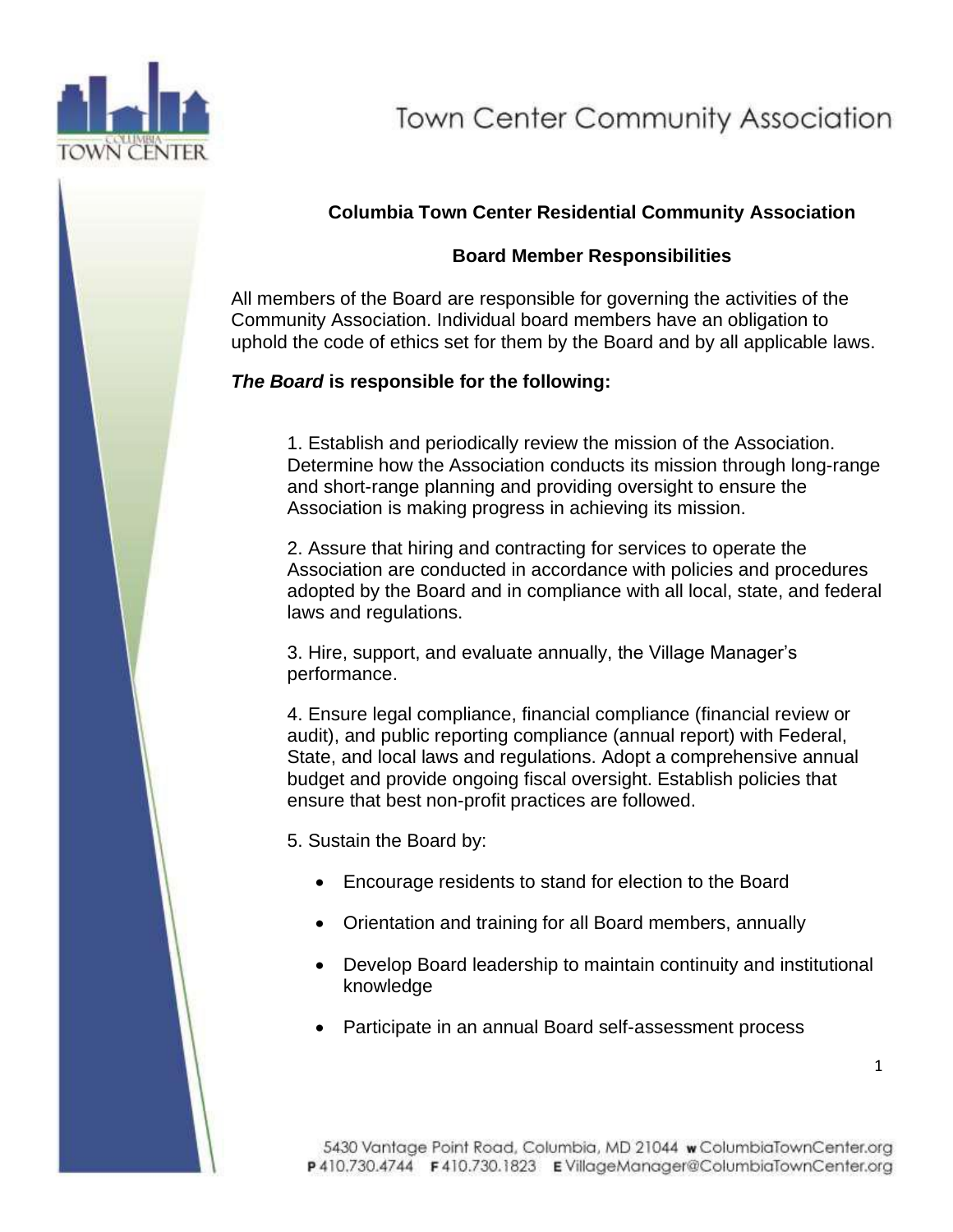

6. Ensure that the village architectural covenants are enforced.

#### *Individual Directors* **are responsible for:**

1. Understand and promote the purpose and programs of the Association.

2. Educate the community about the Association's mission, tenants and goals.

3. Avoid conflicts of interest and abide by the Association's Conflict of Interest and Fiduciary Responsibility Policies and Code of Ethics.

5. Make site visits to applicant properties when serving as a member of the Architectural Committee.

6. Serve as a liaison with Town Center residential developments, attending at least one meeting per year at Historic Oakland so that all Town Center residential developments are communicated with at least once per year or communicated to via a group HOA Meeting.

7. Participate in annual Board self-assessment.

8. Preparing for Board meetings by reviewing all posted materials prior to the meeting and attending and actively participating in monthly Board meetings and committee meetings.

9. Respond promptly to requests from the village manager requiring Board action, including attendance at conference calls or electronic votes.

10. Engage residents of Town Center in activities that promote and further the Association's mission and strategic plan.